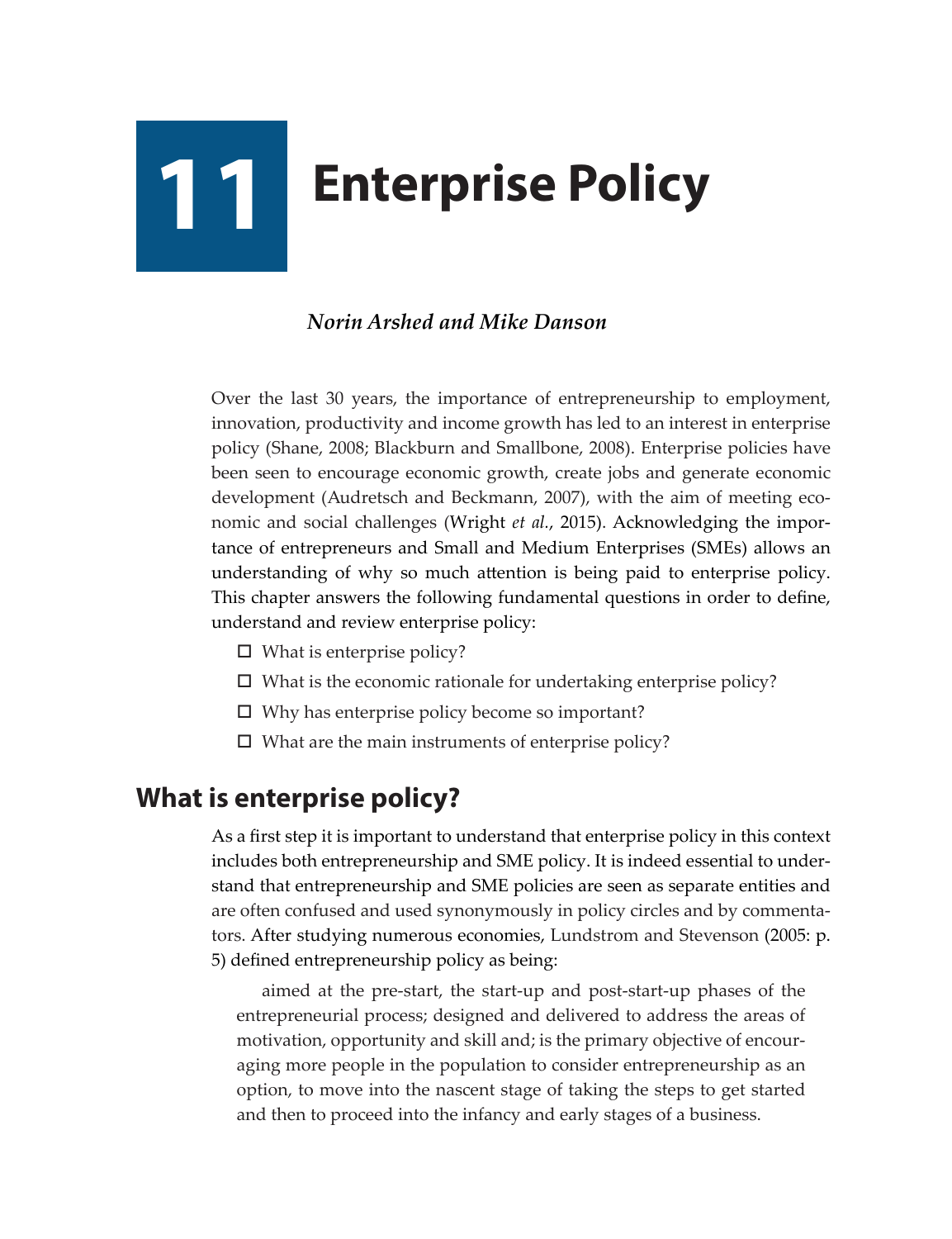In contrast, SME policy targets the existing population of enterprises and encompasses virtually all of the support measures included in the policy portfolio which is designed to promote the viability of SMEs (Audretsch, 2004). There are four major areas of divergence between the two types of policy:

- **1** Entrepreneurship policy focuses on *individuals*, while SME policy focuses on *firms*.
- **2** Entrepreneurial policy concentrates on supporting the needs of people as they progress from one stage to the next (from awareness to pre-startup to post-start-up); SME policy emphasises support for established firms that have already acquired sufficient capacity to benefit from SME schemes and measures.
- **3** Entrepreneurship policy makes greater use of 'soft' policy measures, such as mentoring, advice and entrepreneurship promotion; SME policy makes use of 'hard' policy instruments, such as financial support like grants, venture capital, etc.
- **4** The implementation of entrepreneurship policy includes a number of players in the makeup of its support infrastructure, such as educators, the media, and government agencies, whilst SME policy is more likely to be directly implemented through a constricted set of key players such as economic development agencies and financial intermediaries (Lundstrom and Stevenson, 2005).

However, both policies have similar long-term visions. It has been argued that "there is considerable overlap in the meanings attached to these terms and a general lack of precision regarding the differences between them" (Stevenson and Lundstrom, 2001: p. 15). Although the differences between entrepreneurship and SME policy have been outlined, the underlying proposition remains unchanged: to enhance economic prosperity in a country, be it through encouraging business start-ups or the growth of existing firms (Arshed *et al.*, 2014).

Furthermore, there is a typology of the different approaches to enterprise policy adopted by various governments, indicating considerable diversity of the policies available (Stevenson and Lundstrom, 2007). Table 11.1 illustrates the different approaches and policies towards enterprise.

A government implementing an *e-extension policy* generally embeds this policy within an existing SME policy framework. The *niche entrepreneurship policy* is often planned in conjunction with a dominant entrepreneurship policy approach where the overall entrepreneurship culture is strong but special efforts are needed to help specific groups of the population to overcome adverse effects or obstacles. There are two types: the first targets those who are underrepresented amongst business owners, e.g. women, ethnic minorities, disabled and the unemployed, and tries to address specific barriers that individuals face.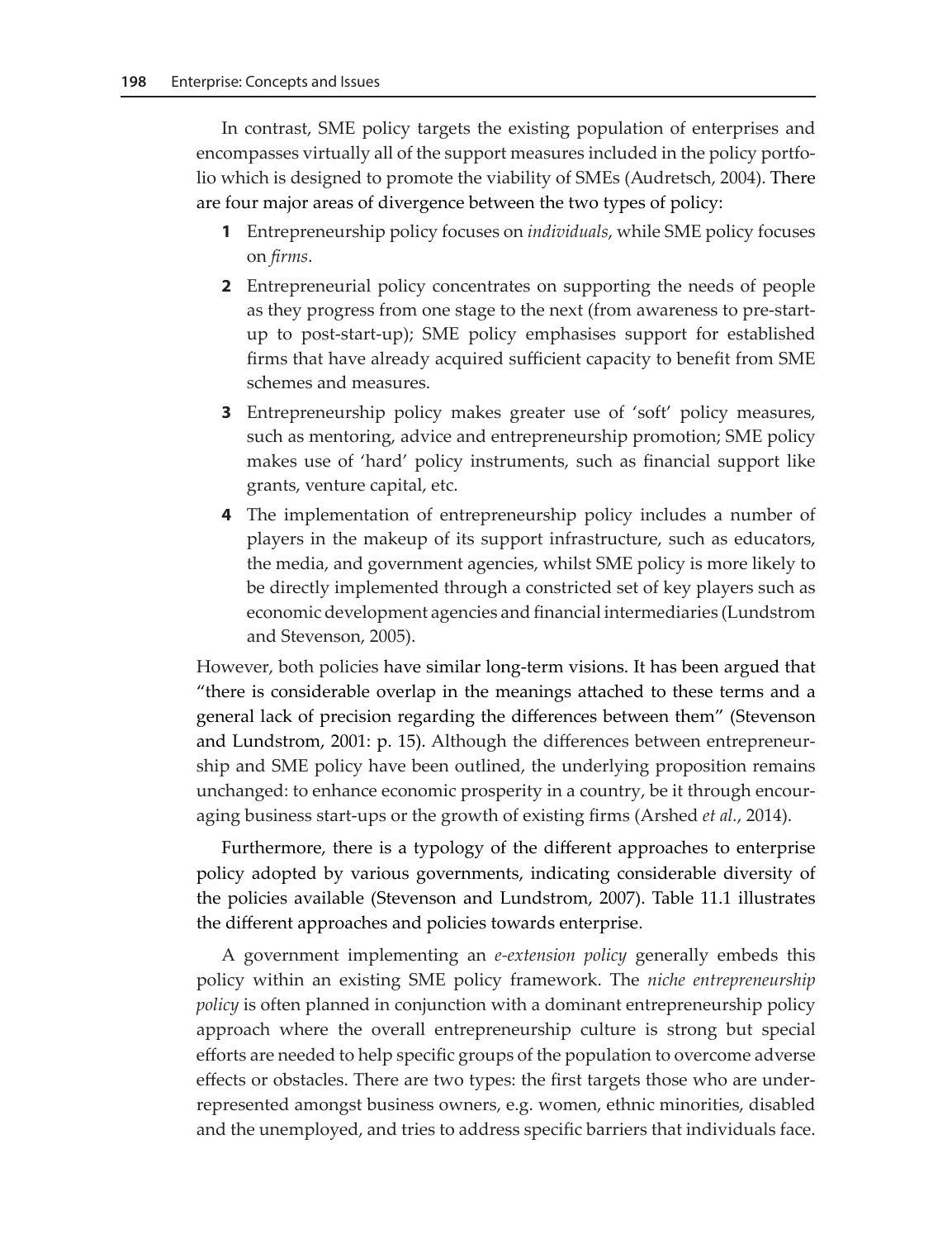| <b>Policy type</b>                  | <b>Policy objectives</b>                                                                                                                                                                                                                                                                                                                                                                                                            | <b>Example</b>                                  |
|-------------------------------------|-------------------------------------------------------------------------------------------------------------------------------------------------------------------------------------------------------------------------------------------------------------------------------------------------------------------------------------------------------------------------------------------------------------------------------------|-------------------------------------------------|
| E-extension                         | Start-up programmes 'added-on' to existing SME<br>initiatives, where they tend to be somewhat marginalised<br>and weakly resourced.                                                                                                                                                                                                                                                                                                 | Taiwan, USA,<br>Australia, Canada<br>and Sweden |
| 'Niche'<br>entrepreneurship         | The government formulates targeted entrepreneurship<br>around specified groups of the population.                                                                                                                                                                                                                                                                                                                                   | US, Canada and<br>Sweden                        |
| New firm creation                   | The aim of this policy is to reduce time and costs to a<br>minimum so that more people will be able to start their<br>own businesses.                                                                                                                                                                                                                                                                                               | <b>Italy</b>                                    |
| <b>Holistic</b><br>entrepreneurship | National government policy objectives include reducing<br>barriers to entry and exit, improving access to start-up<br>resources (financing, information and assistance) and<br>addressing the start-up needs of target groups such as<br>the disabled, women, ethnic minorities and the young,<br>but also promoting an entrepreneurship culture, along<br>with attempting to embed this ideology within the<br>educational system. | UK                                              |

#### **Table 11.1:** Types of enterprise policy

*Source***:** Adapted from Stevenson and Lundstrom (2007) and Verheul *et al*. (2009).

The second type aims to generate high growth potential businesses based on R&D, technology or knowledge inputs by targeting people with the highest potential for starting such firms e.g. scientists, inventors and university graduates. *New firm creation* policy is dominant in countries where there may be many structural and regulatory barriers to creating businesses. It involves a number of government policies and structures, including regulations and policies related to competition, social security, employment, taxation, company law and bankruptcy or insolvency rules. The *holistic entrepreneurship policy* ultimately aims to produce a more entrepreneurial society. This type of policy endeavours to establish and enhance an entrepreneurial culture and infiltrate the education system to instigate entrepreneurship at all levels of society.

### **Exercise**

Choose three countries other than those discussed above and undertake some research giving examples of each type of policy within the different countries.